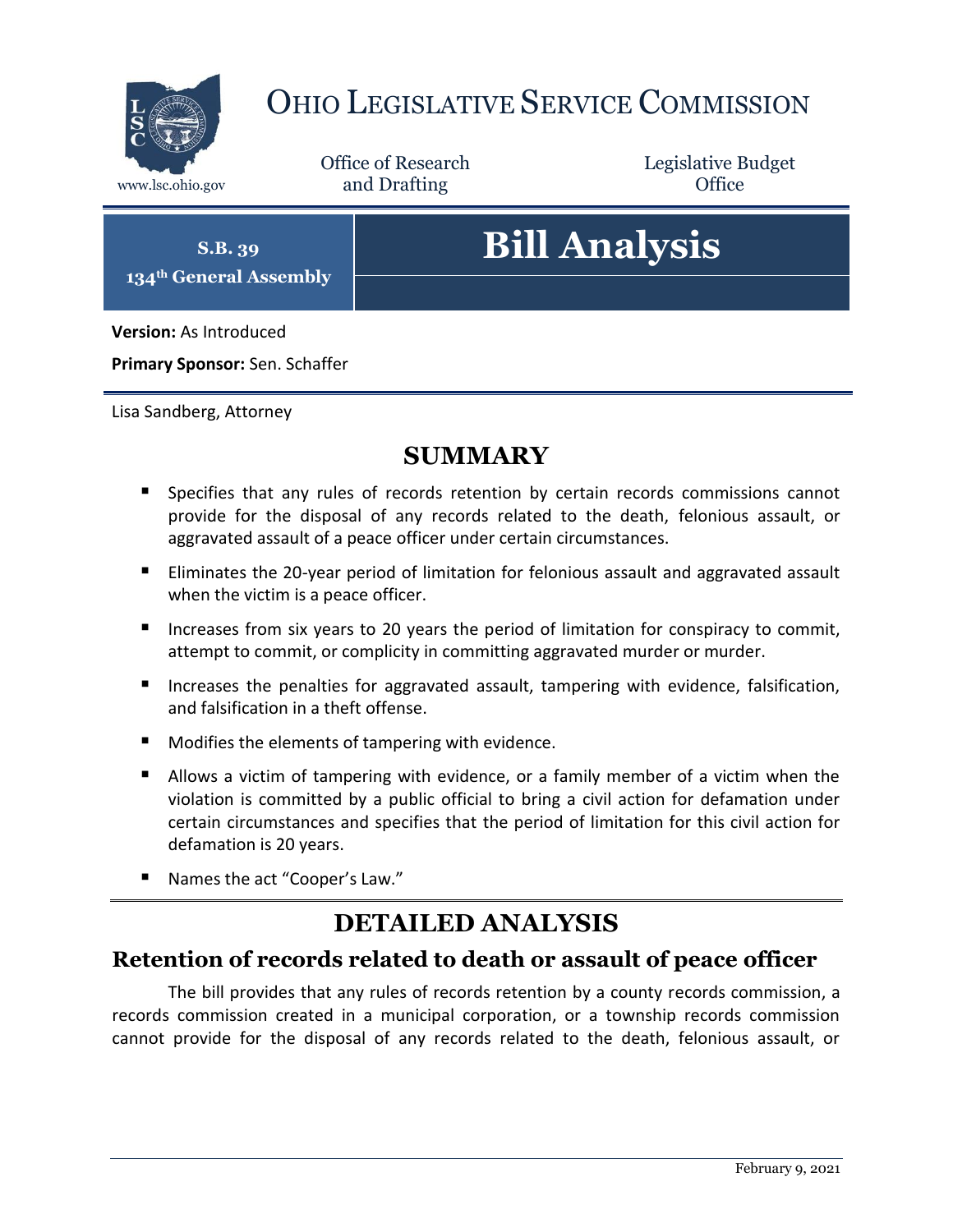aggravated assault of a peace officer when the peace officer, at the time of the commission of the offense, was engaged in the peace officer's duties. $1$ 

#### **Period of limitation**

The bill eliminates the current 20-year period of limitation for felonious assault or aggravated assault when the victim is a peace officer and instead specifies that there is no period of limitation for those offenses under those circumstances. The bill also increases from six years to 20 years the period of limitation for a conspiracy to commit, attempt to commit, or complicity in committing aggravated murder or murder.<sup>2</sup>

#### **Penalties for aggravated assault, tampering with evidence, falsification, and falsification in a theft offense**

The bill increases the penalty for aggravated assault from a third degree felony to a second degree felony under the following circumstances:<sup>3</sup>

- 1. When the victim of the offense is a peace officer or a Bureau of Criminal Identification and Investigation (BCI) investigator;
- 2. When the victim of the offense is a peace officer or BCI investigator and the victim suffered serious physical harm as a result of the aggravated assault.

The bill increases the penalty from a first degree misdemeanor to a fourth degree felony for the following circumstances related to the offense of falsification:<sup>4</sup>

- 1. The false statement is made in any official proceeding.
- 2. The false statement is made with purpose to incriminate another.
- 3. The false statement is made with purpose to mislead a public official in performing the public official's official function.
- 4. The false statement is sworn or affirmed before a notary public or another person empowered to administer oaths.
- 5. The false statement is in writing on or in connection with a report or return that is required or authorized by law.

The bill also increases the penalties for falsification in a theft offense (false statement made with purpose to commit or facilitate the commission of a theft offense).<sup>5</sup> The bill increases the penalty for falsification in a theft offense generally from a first degree misdemeanor to a fifth degree felony. If the value of the property or services stolen is \$1,000 or

 $\overline{a}$ 

 $1$  R.C. 149.382(B).

<sup>2</sup> R.C. 2901.13.

 $3$  R.C. 2903.12(B).

 $4$  R.C. 2921.13(A)(1), (2), (3), (6), (7), and (F)(1).

 $5$  R.C. 2921.13(A)(9).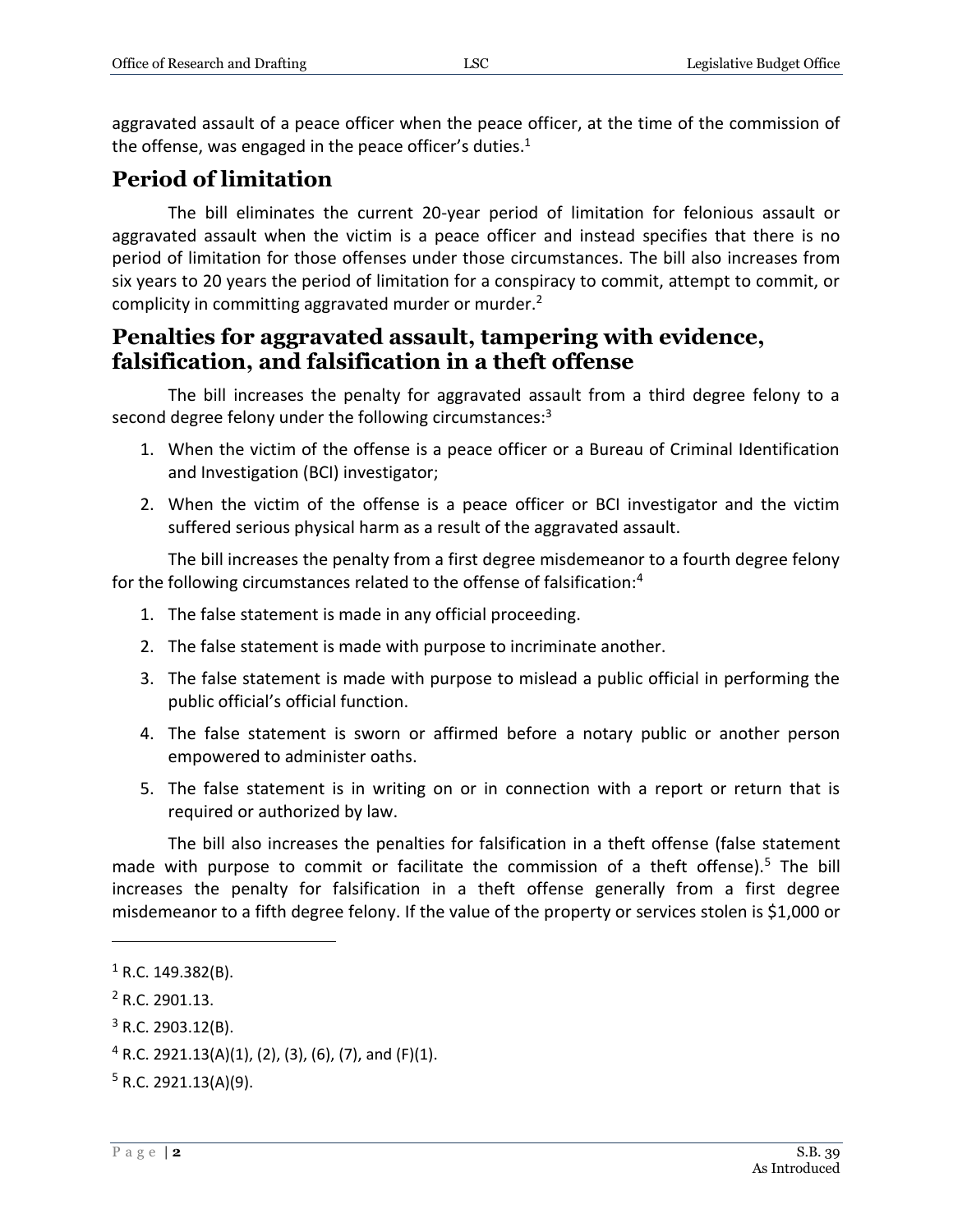more and is less than \$7,500, the penalty is a fourth degree felony instead of a fifth degree felony under existing law. If the value of the property or services stolen is \$7,500 or more and is less than \$150,000, the penalty is a third degree felony instead of a fourth degree felony under existing law. If the value of the property or services stolen is \$150,000 or more, the penalty is a second degree felony instead of a third degree felony under existing law.<sup>6</sup>

#### **Tampering with evidence**

The bill modifies the existing offense of tampering with evidence by prohibiting a person, knowing that an official proceeding or investigation is in progress or is about to be or likely to be instituted, from doing any of the following (modification in italics): $7$ 

- Altering, destroying, concealing, or removing any record, document, *photograph, including a crime scene photograph,* or thing, with purpose to impair its value or availability as evidence in such proceeding or investigation;
- Making, presenting, or using any record, document, *photograph, including a crime scene photograph,* or thing, knowing it to be false, *altered, edited, cropped, or not in its original form,* and with purpose to mislead a public official *or a victim or family member of a victim* who is or may be engaged in such proceeding or investigation, or with purpose to corrupt the outcome of any such proceeding or investigation *or potential evidence that was not used but is located at a later date or retained for later investigative purposes*.

Under the bill, a person, knowing that an investigation has been completed but evidence is or becomes available, is prohibited from committing any of the acts listed in the above bullet points.<sup>8</sup>

The bill also increases the penalty for tampering with evidence from a third degree felony to a second degree felony.<sup>9</sup>

### **Civil action for defamation related to tampering with evidence**

Under the bill, a victim of a violation of tampering with evidence, or a family member of a victim when the violation is committed by a public official, where a person, knowing that an official proceeding or investigation is in progress, is about to be or likely to be instituted, or knowing that an investigation has been completed but evidence is or becomes available, makes, presents, or uses any record, document, photograph, including a crime scene photograph, or thing, knowing it to be false, altered, edited, cropped, or not in its original form*,* and with purpose to mislead a public official or a victim or family member of a victim who is or may be engaged in such proceeding or investigation or potential evidence that was not used

 $\overline{a}$ 

 $6$  R.C. 2921.13(F)(2).

 $7$  R.C. 2921.12(A).

 $8$  R.C. 2921.12(A).

 $9$  R.C. 2921.12(B).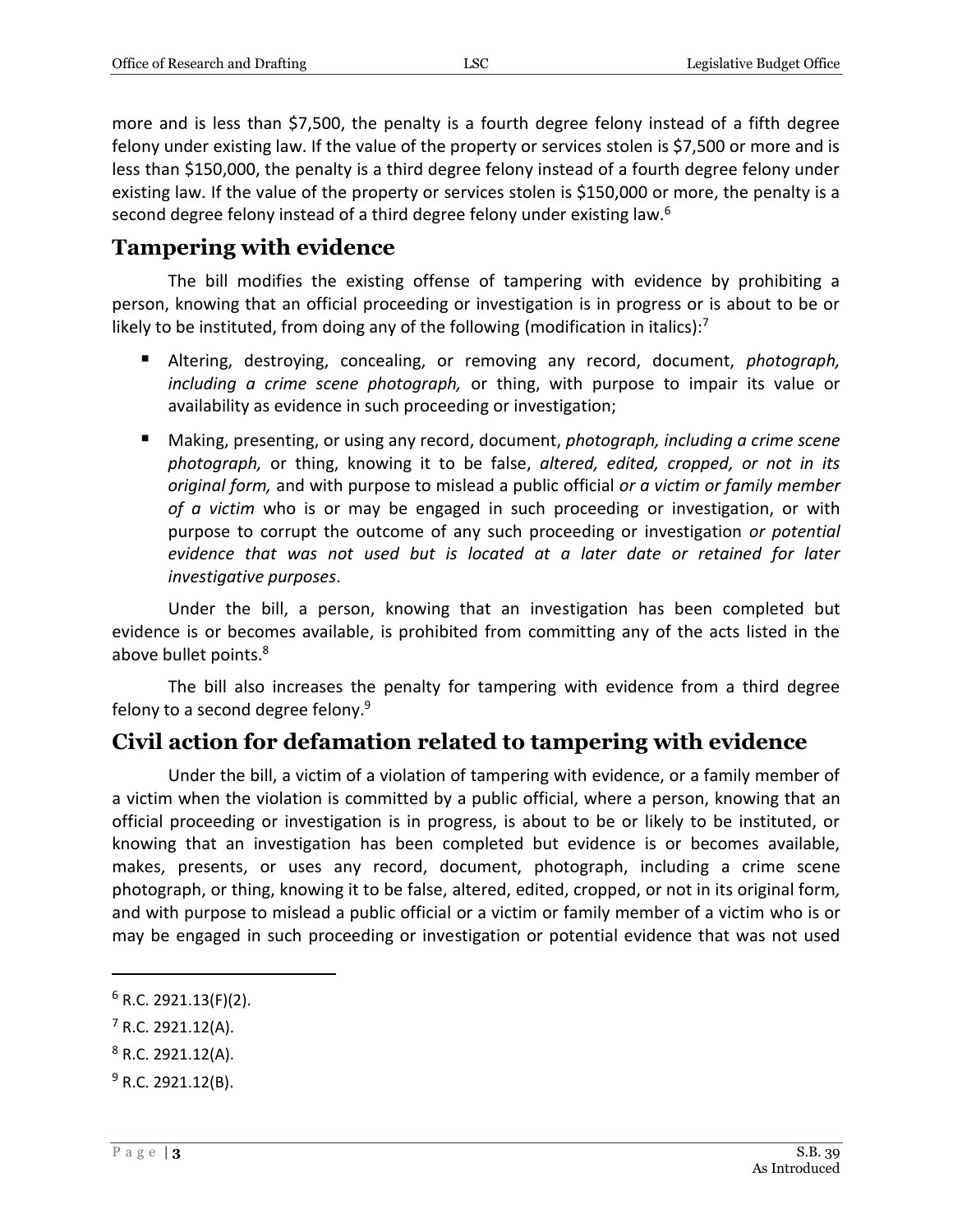but is located at a later date or retained for later investigative purposes, and the violation impairs the record's, document's, photograph's, or thing's value as evidence, before or after the official proceeding or investigation, has and may commence a defamation action against the offender. The victim or the family member of the victim may recover full compensatory damages, punitive or exemplary damages, court costs, other reasonable expenses incurred in maintaining that action, and the reasonable attorney's fees incurred in maintaining that action.<sup>10</sup>

The bill specifies that an action for defamation must be brought within 20 years after the cause of action accrued.<sup>11</sup> Existing law provides that an action for libel or slander (including defamation<sup>12</sup>) must be brought within one year after the cause of action accrued.<sup>13</sup>

#### **Cooper's Law**

The bill states that the act is to be known as Cooper's Law.<sup>14</sup>

# **Action Date** Introduced 02-02-21

# **HISTORY**

 $\overline{a}$ 

<sup>10</sup> R.C. 2307.68.

<sup>11</sup> R.C. 2305.118.

<sup>12</sup> *See Smith v. National Western Life*, 92 N.E.3d 169 (2017).

<sup>13</sup> R.C. 2305.11(A), not in the bill.

<sup>14</sup> Section 3.